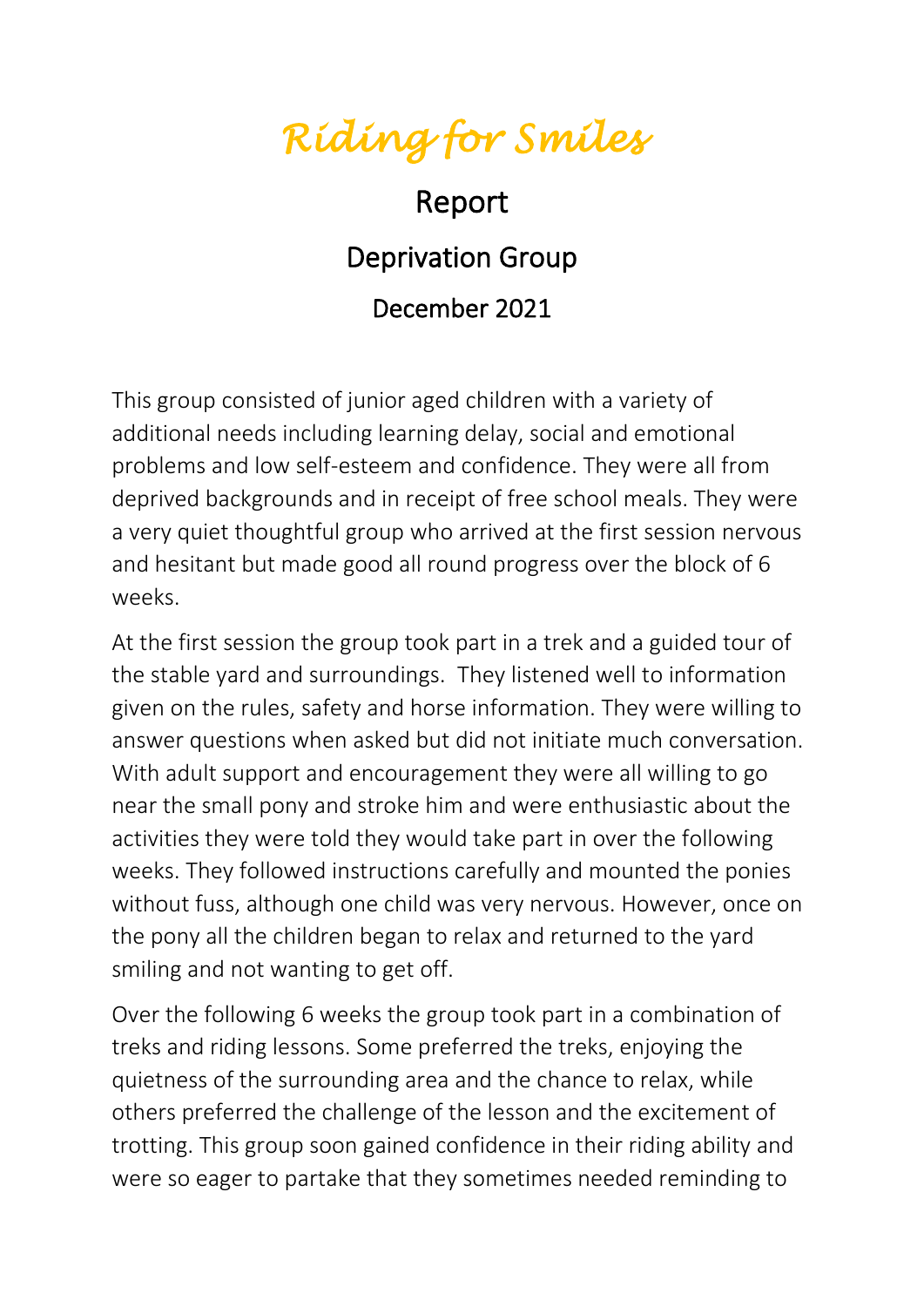think carefully about the correct procedure and to wait for the instruction to be given. They always responded to instruction, however, without fuss. During the lessons they were all happy to take part in trotting and by the end of the 6 weeks some children had almost mastered the rising trot. A couple of the children asked for the same pony leaders each week, who they were beginning to form a bond with, and with whom they were happy to chat away to. Some members of the group were able to remember how to make the horse walk, trot, stop and turn and were eager to give an explanation to others or the riding instructor on what to do. Over the course of the 6 weeks these children became very proud of their riding achievements and their confidence was increased.

The group took part in a variety of stable yard activities, including grooming and leading the pony, cleaning a stable, hay net and water bucket filling and poo collecting. Although for a few weeks some children remained very quiet and reserved, they were happy to talk when spoken to and used good thinking skills when answering questions. As their confidence increased and they became more familiar with the staff and the routines they began to initiate conversation and ask thoughtful questions independently (eg How do horses sleep? How fast can horses run? Why do they wear rugs? How many poos do they do in one day? How can you tell what a horse is saying?) This often led onto other activities, such as looking at the different kind of rugs, naming body parts and reading non- verbal body signs. With adult support and encouragement this group were able to work well together as a team when performing certain tasks such as cleaning a stable. During a couple of sessions they played a game where they gave each other instructions on how to perform the task correctly (leading a pony and using a poo scoop). This gave them a great opportunity to practise and develop their language skills and check their understanding and knowledge.